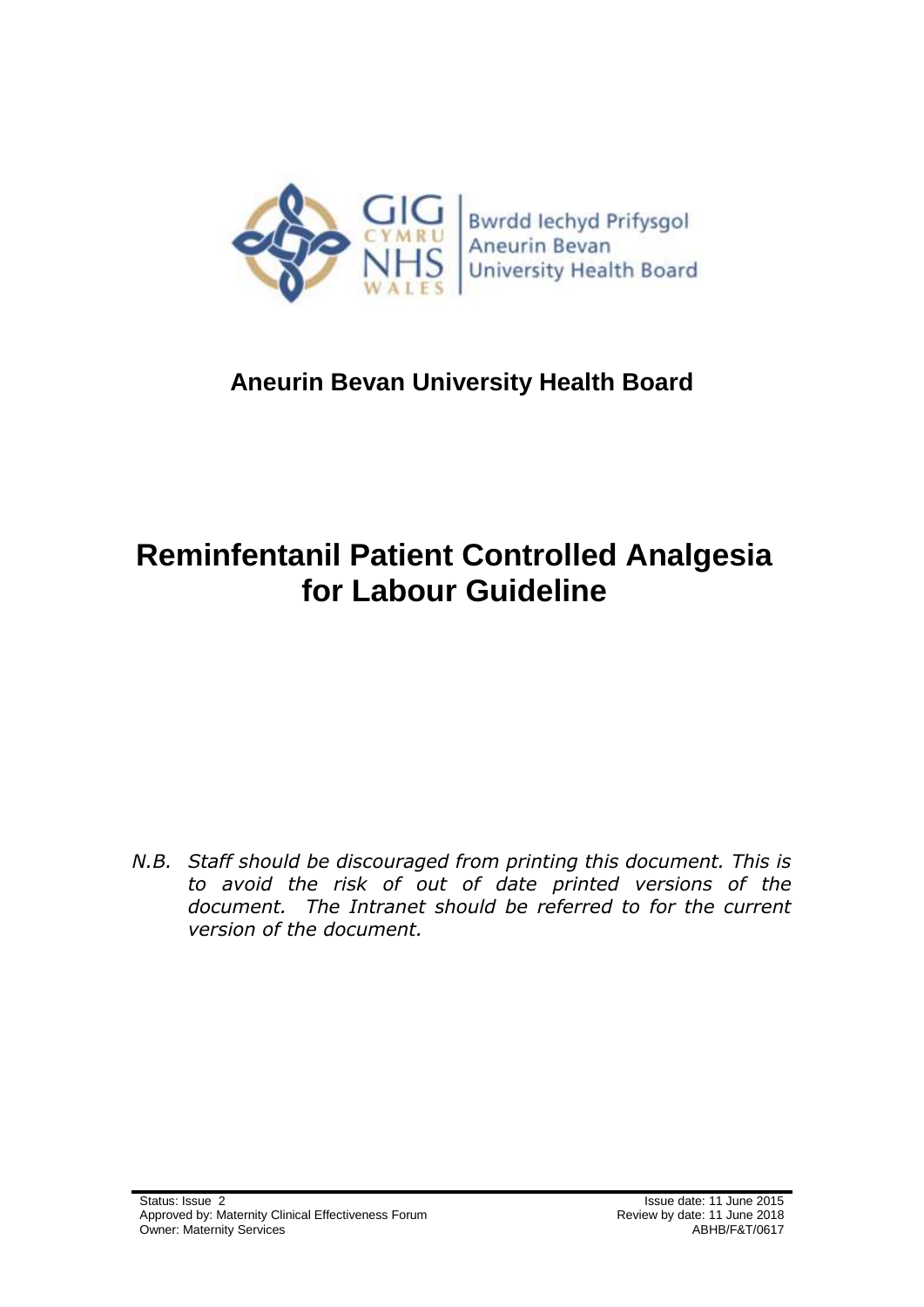#### **Contents:**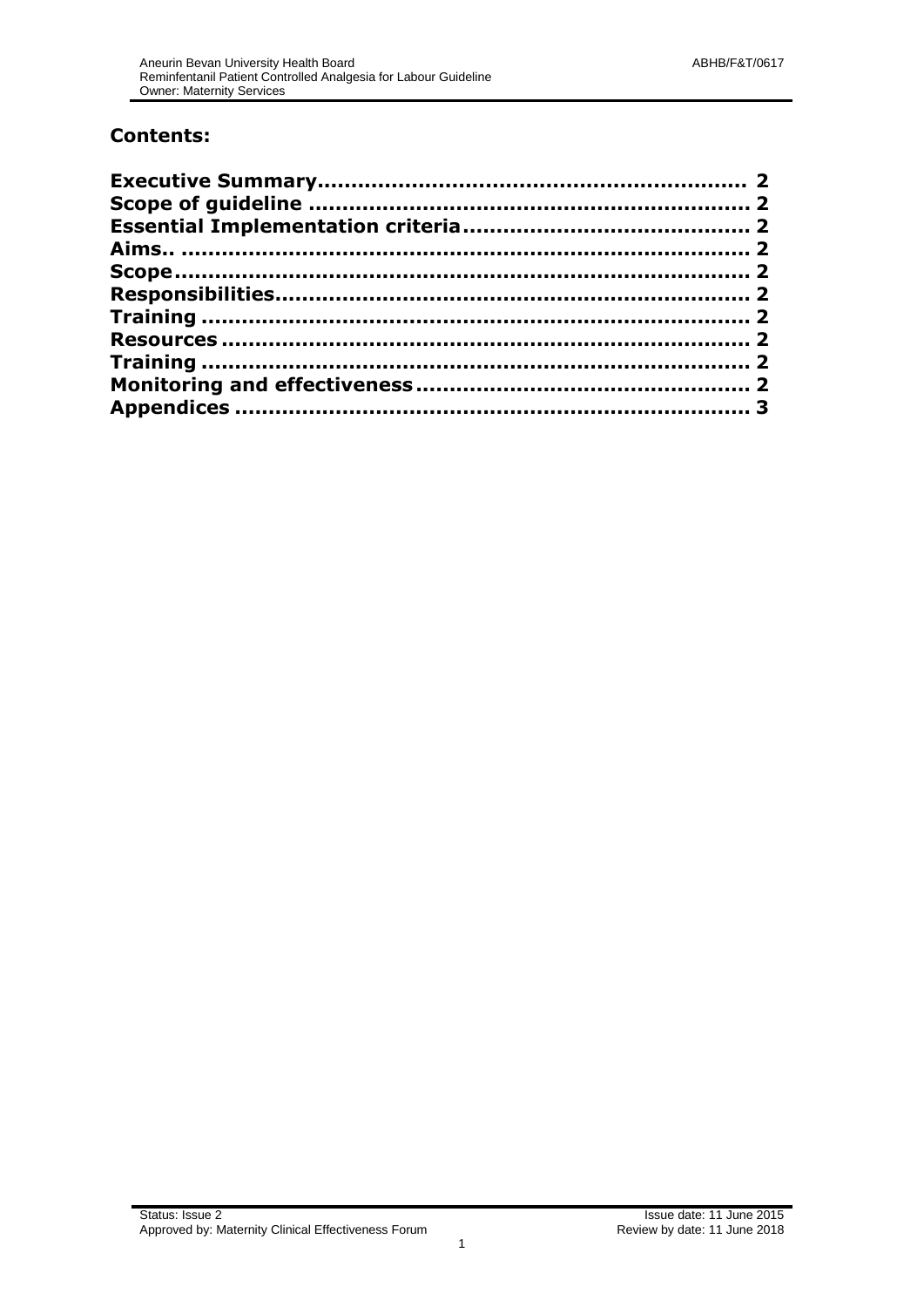#### <span id="page-2-0"></span>**Executive Summary**

This Document is a procedure designed to support safe and effective practice.

#### **Scope of Guideline**

This guideline applies to clinicians working within maternity services

#### **Essential Implementation criteria**

Auditable standards are stated where applicable

#### **Aims**

To provide support for clinical decision making

#### <span id="page-2-1"></span>**Responsibilities**

Maternity Services

#### <span id="page-2-2"></span>**Training**

Staff are expected to access appropriate training where provided. Training needs will be identified through appraisal and clinical supervision

#### **Monitoring and Effectiveness**

Via maternity services clinical effectiveness forum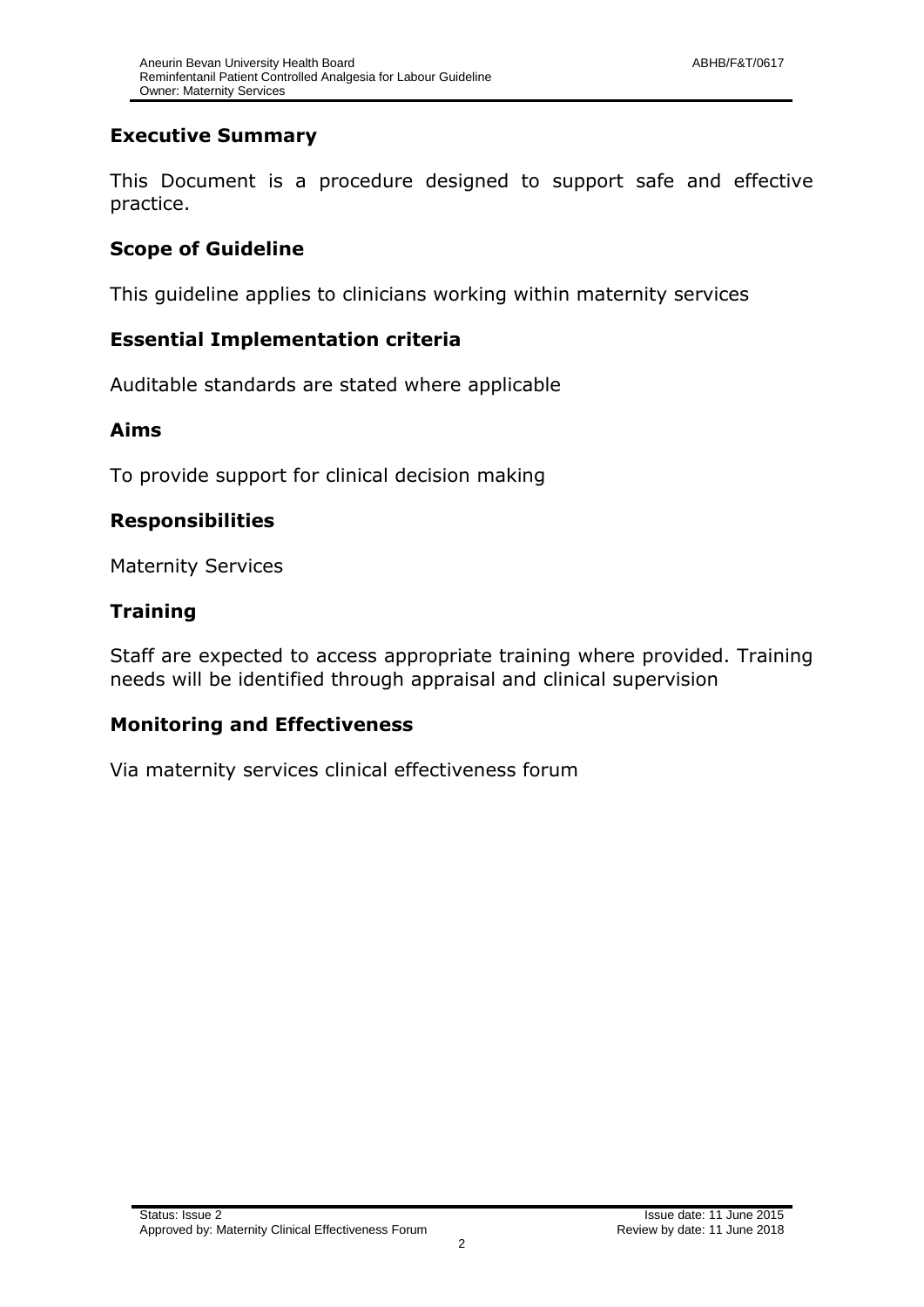### **REMIFENTANIL PATIENT CONTROLLED ANALGESIA FOR LABOUR**

#### **INTRODUCTION**

Remifentanil has been identified as a safe and effective option of analgesia for use in labour. Acting within 1-2 minutes and suited to patient controlled administration, it offers another analgesia choice for women in labour.

#### **INDICATIONS FOR REMIFENTANIL PCA**

Request for analgesia by a woman in established labour.

#### **CONTRAINDICATIONS TO REMIFENTANIL PCA**

#### **Absolute:**

- Allergy to opioid drugs
- Other parenteral opioid administration within preceding four hours

#### **Relative:**

- **Multiple pregnancy**
- **Pre-eclampsia**

#### **CRITERIA FOR USE**

Any woman being offered remifentanil PCA should be in established labour. It is also suitable for women in labour with an intra-uterine death.

Entonox may be used in addition.

 $SpO<sub>2</sub>$  monitoring must be established before the woman starts using the PCA and must be monitored continuously while the remifentanil PCA is being used.

A **dedicated** intravenous cannula (22g Blue or 20g Pink) is required.

The PCA must be prescribed and set up by an anaesthetist. The anaesthetist should stay with the woman during the first 30 minutes of remifentanil use to observe for respiratory depression.

If  $SpO<sub>2</sub>$  falls below 90%, nasal oxygen should be administered continuously at a rate of 2 litre/min. Low  $SpO<sub>2</sub>$  despite nasal oxygen occurs in less than 1% of women and will require discontinuation of the PCA.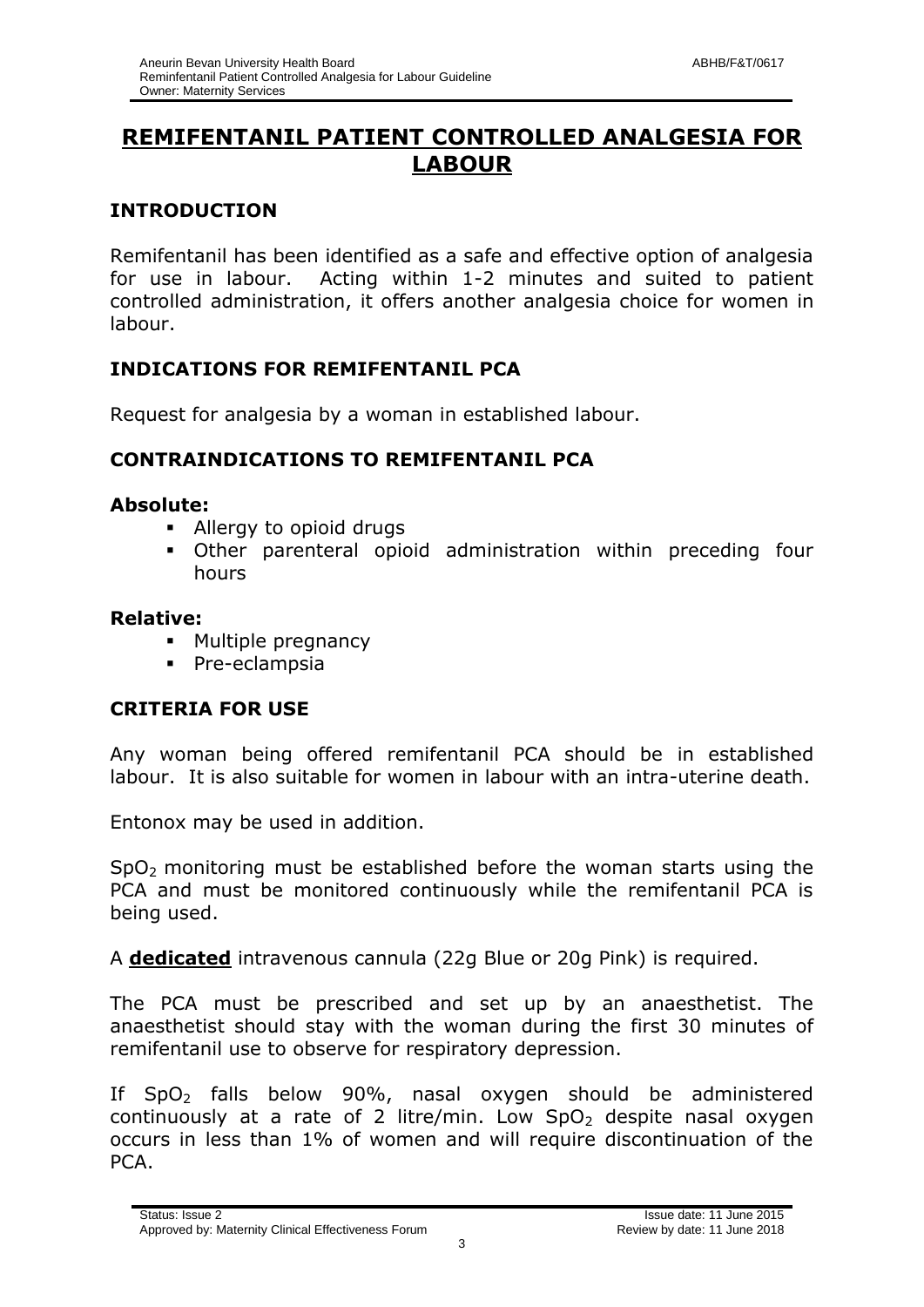A midwife must be assigned to give one to one care. The midwife should have received training in the care of women receiving remifentanil for labour. A midwife information sheet is available. A remifentanil observation chart must be completed while the PCA is in use.

PCA can be used during second stage, delivery and as an adjunct to local anaesthesia for the repair of tears and episiotomies.

#### **CONSENT**

#### **Remifentanil information sheets and observation charts are kept on the epidural trolley, beside the anaesthetic forms.**

The patient should be issued with, and have read, the remifentanil PCA patient information leaflet.

The woman should be aware that remifentanil is not licensed for use in labour, but nevertheless is in routine use in many maternity units, and has been used by several hundred women for labour.

The woman should be informed of the possible side-effects including drowsiness, itch, nausea and dizziness.

In particular the woman should be informed that approximately one woman in ten using remifentanil PCA will experience transient lowered oxygen saturation levels requiring the administration of additional oxygen via nasal specs.

The woman should be shown how to use the PCA and should be told to press the button just before or at the start of a contraction.

#### **SETTING UP THE SYRINGE & PUMP**

Make up remifentanil 4mg in 50ml saline  $= 80$ mcg / ml. Insert into an MDU IV PCA pump.

#### **Turn the key 1 notch to allow programming.**

Confirm new patient.

Select protocol D.

Confirm that protocol D is titled REMIFENTANIL 80mcg / ml. If a non-MDU pump has found its way to MDU, protocol D will be Paeds Morphine. THIS IS NOT THE SAME!! – Find an MDU pump.